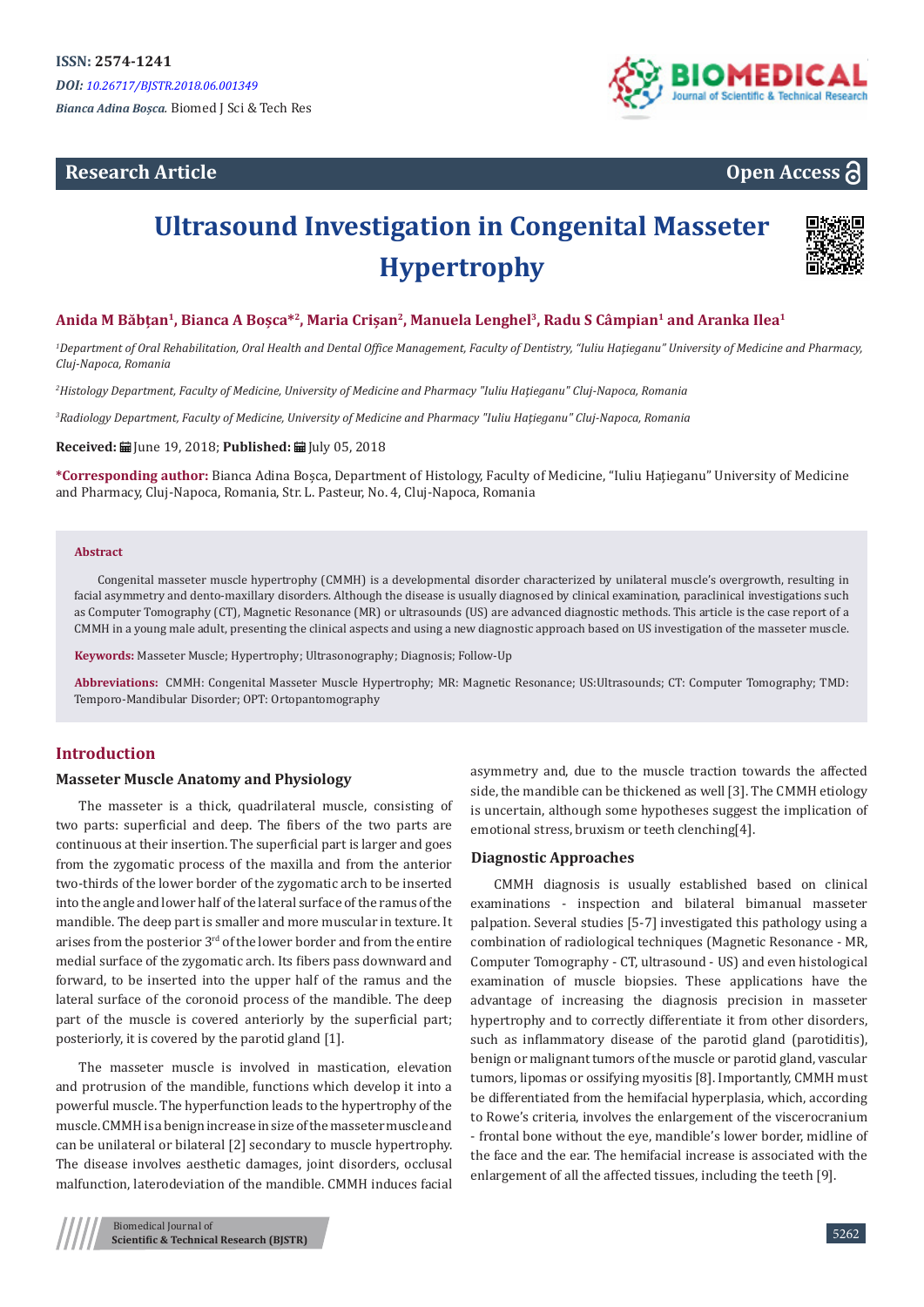# **Ultrasound in Muscle and Temporomandibular Joint (TMJ) Investigation**

Over the last years, a new investigation and monitoring technique has been introduced: ultrasonography. The high-frequency sound waves applications in thorax and abdomen pathologies have been transferred to the cephalic extremity, for a detailed examination the soft tissues, in order to identify and differentiate the malignant tumors from benign lesions (cysts). In a systematic review based on 23 articles, Reis Durãoet al. analyzed the US reliability in measuring the thickness of masseter muscle during relaxation and contraction [10]. Their results showed that the thickness, cross-section, volume and length can be precisely assessed using ultrasonography. In a non-systematic research, Costa et al. investigated the advantage of using strain and shear wave elastography in patients suffering from myofascial temporomandibular disorder (TMD) pain [11]. Their findings indicated that shear elastography showed increased hardness in affected masseter muscles compared with healthy ones. When using shear wave elastography, the results showed increased elasticity in TMD affected muscles.

A study [12] which investigated masseter muscle thickness in unilateral partial edentulous patients during resting and contraction using an US transducer with high frequency (7.5-10 MHz) reported muscle atrophy on the edentulous side. González-Arriagada et al. used Doppler US to analyze intramasseteric nodules with similar structure, in order to find more specific diagnostic method and to differentiate the nodules from other lesions [13].

The above-mentioned studies suggest that US could be considered as a useful additional non-invasive approach for investigating and monitoring both solid and liquid-full structures. The purpose of the present paper is to report a case of unilateral CMMH and to assess the efficacy of a non-invasive investigation based on ultrasound for both the diagnosis and the patent's follow-up.

# **Materials and Methods**

# **Case Report**

A 31years-old male was referred to the Oral Rehabilitation, Oral Health and Dental Office Management Department in April 2013 for discomfort in the posterior right mandibular angle. He was examined by clinical, photographic and radiographic (Ortopantomography - OPT) investigations. His medical history included: mumps at 4 years old, a tonsillectomy at 5 years old, nose injury followed by nasal septum deviation at 7 years old, and infection with hepatitis C virus (HCV), diagnosed in 2003. The patient was a tobacco smoker and was under no medical treatment. The clinical examination revealed a facial asymmetry due to the hypertrophy of the masseter muscle on the right side, hyperpilosity on the right jaw region, with the centrifugal hair growth, and a 5 mm laterodeviation to the right side of the nasal pyramid. For a better historical report of the facial asymmetry, pictures from the patient's childhood and adolescence were included (Figure 1). Written consent for publishing pictures without preserving patient's identity was obtained.



Figure 1: Facial asymmetry preserved with aging.



**Figure 2:** Right (A) and left (B) side oral aspect: mandibular partial edentulous (Kennedy class III edentation); midline deviation to the right.

The right basilar and angular regions of the mandible were thickened and embattled compared with the left side. The palpation produced low intensity pain on the right retroangular region, submandibular region at the lower border. Additionally, the right condylar region and the posterior vertical mandibular ramus

were painful. During mandibular movements, especially mouth opening, theright TMJ (Temporomandibular joint) clicking and pain occurred, at the beginning of the mouth opening. Oral examination (Figure 2) revealed a 3 mm right laterodeviation of the mandible, premature contacts between 13 and 44 frontal teeth, a bayonet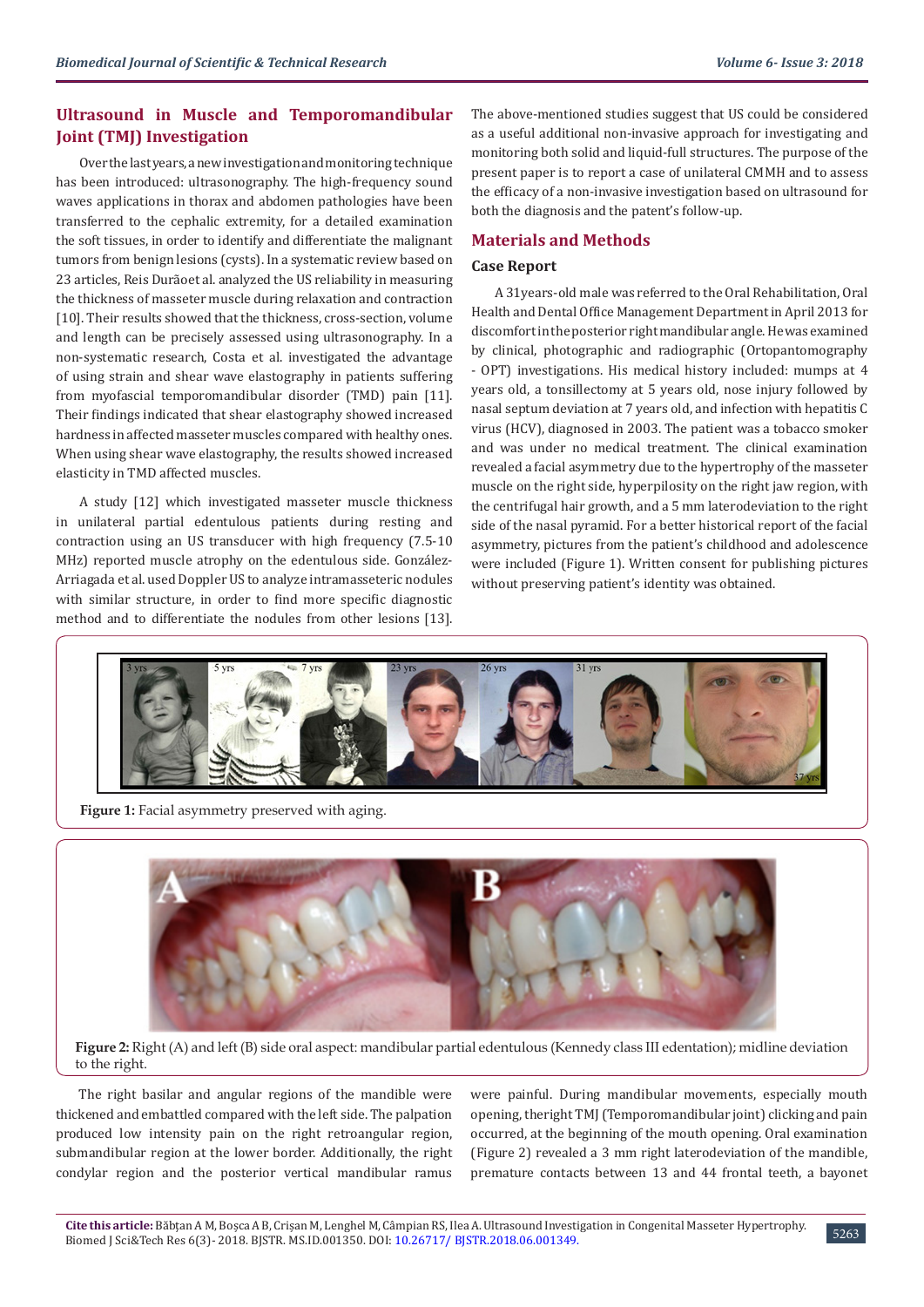guiding of the mandible in propulsion, and laterality movement guided by 12, 31, 41, 42 teeth.OPT measurements (Figure 3) showed mandibular asymmetrical rami. Measurements of the facial bones were reported to a horizontal line designed through ANS (Anterior Nasal Spine) point. The horizontal mandibular body was

measured from the midline to the distal extremity, the maxillary was measured from the midline, above the roots of the superior teeth, to the distal extremity of the tuberosity; the antero-posterior distance between the condyle and coronoid apophyses was measured from the coronoid's peak perpendicular to the condyle.



**Figure 3:** OPT measurements of the mandible and maxilla: (A) mandibular body from midline to the emergence of the mental foramen; (B) mandibular body from the emergence of the mental foramen to the distal extremity of the body; (C) measurement of mandibular angulations delimited between the tangents to the body and the rami; (D) maxilla length measured from the midline to the distal extremity of tuberosities.



Figure 4: Facial bone measurements on OPT after 5 years.

Tangents to the mandibular body and rami were drawn and the angulations of the junctions were measured. The results showed an increased size of the right part of the mandible and maxilla and the right condyle, compared with the left side. Based on the

clinical examinations and the OPT measurements, the diagnosis of right CMMH was established. The patient returned in 2018 to the Oral Rehabilitation, Oral Health and Dental Office Management Department, requesting dental and prosthetic restorations. The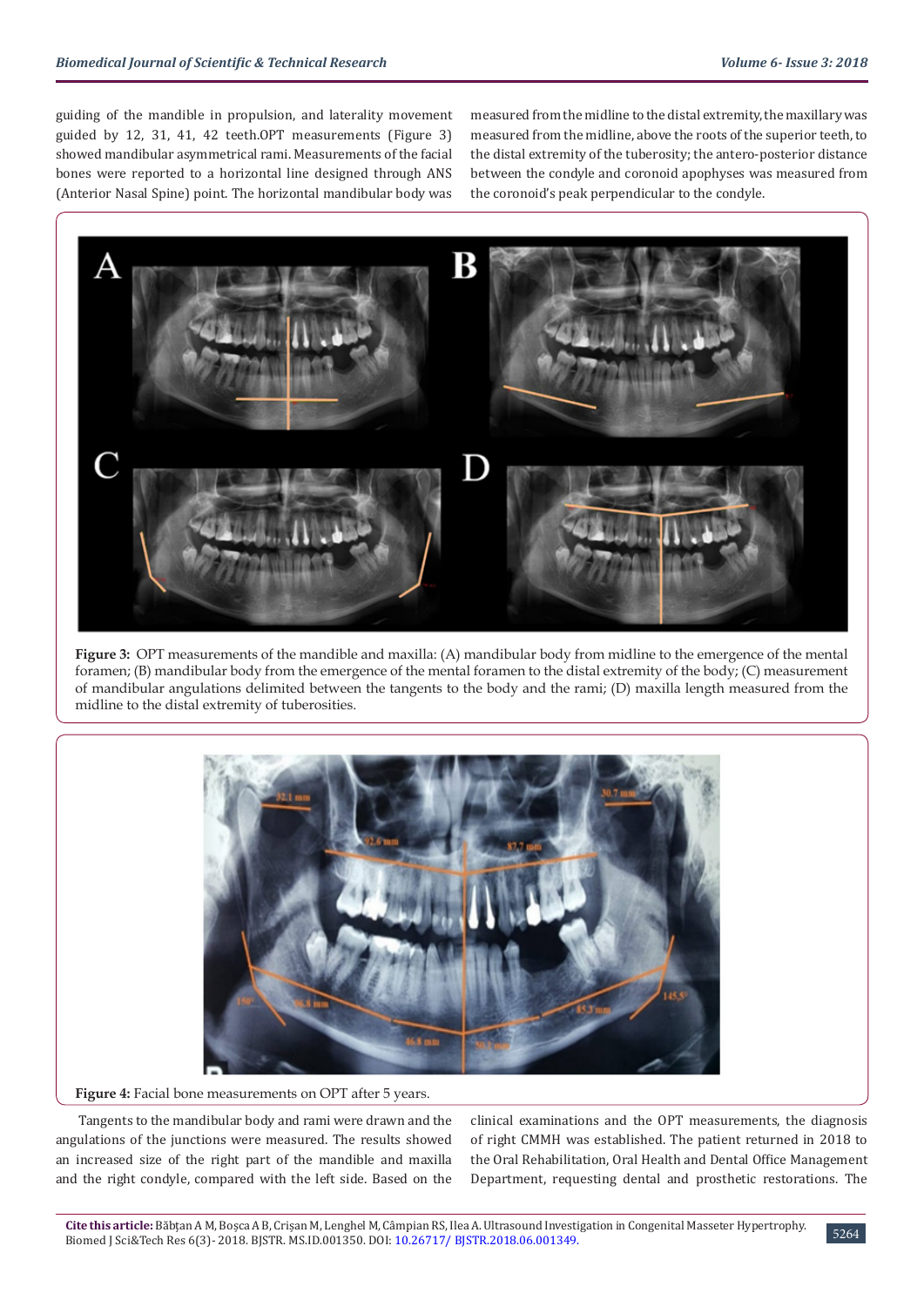clinical examinations, photostatic and OPT (Figure 4) investigations were repeated. Limbs length were measured and summarized in Table 1. The measurements on the OPTs taken in 2013 and 2018 were presented in Table 2. Paraclinical investigations were supplemented with an US examination. Measurements were performed with the patient sitting in the dentist chair, with the mandible resting, in centric point and open mouth. A L64 linear array transducer (18-5

MHz) with stand-off device (Arietta, Hitachi, Ltd. 2013, 2017, Q1E-EZ1295) was used. The linear transducer was positioned at the level of the occlusal plane and in a parallel orientation, overlying the masseter muscle. Measurements regarding the thickness of the epidermis, dermis, masseter muscle and the anatomical parts of TMJ (Figures 5 & 6), were registered (Table 3).



**Figure 5:** US masseter muscle examination: comparative right and left transverse sections of the masseter muscle - hypoechoic in resting and contraction (a-d) and the anterior portion of parotid gland - moderately echogenic, limited inferiorly by a hyperechoic lamella, which is the inferior border of the mandibular body. Doppler mode (e, f) showed a slightly higher vascularization (red) on the right masseter muscle; Dual US image (elastography-grayscale) of the masseter shows heterogenous mosaic aspect on both sides, but with a predominant average green on the right side, suggesting a stiffer right masseter muscle.

| Table 1: Right and left anatomical measurements. |
|--------------------------------------------------|
|--------------------------------------------------|

| <b>Anatomical parts</b> | Right (mm) | Left $(mm)$ |  |
|-------------------------|------------|-------------|--|
| Arm                     | 78         | 77.5        |  |
| Leg                     | 103        | 103         |  |
| Foot                    | 27.5/10.5  | 27.5/10.5   |  |
| Ear                     | 6.9/4.6    | 6.5/4.4     |  |

Comparison between the left and right masseter areas was performed. Masseter's vascular flow was assessed using Doppler ultrasound function (Figure 5e & 5f). Muscle's hardness was analyzed using US elastographic mode (Figure 5g & 5h).The clinical re-evaluation after five years indicated no worsening in the patient's condition. Palpation induced pain at the right TMJ. There

were differences of 0.4-0.5 mm between right and left patient's upper limbs and ears. The occlusion showed no modification, although the left lower second premolar tooth was removed in 2015. The analysis of the OPTs taken in 2013 and 2018 comparing the measurements between the right and left side (Table 2) showed that the right maxillary bone, mandible, condyle, and coronoid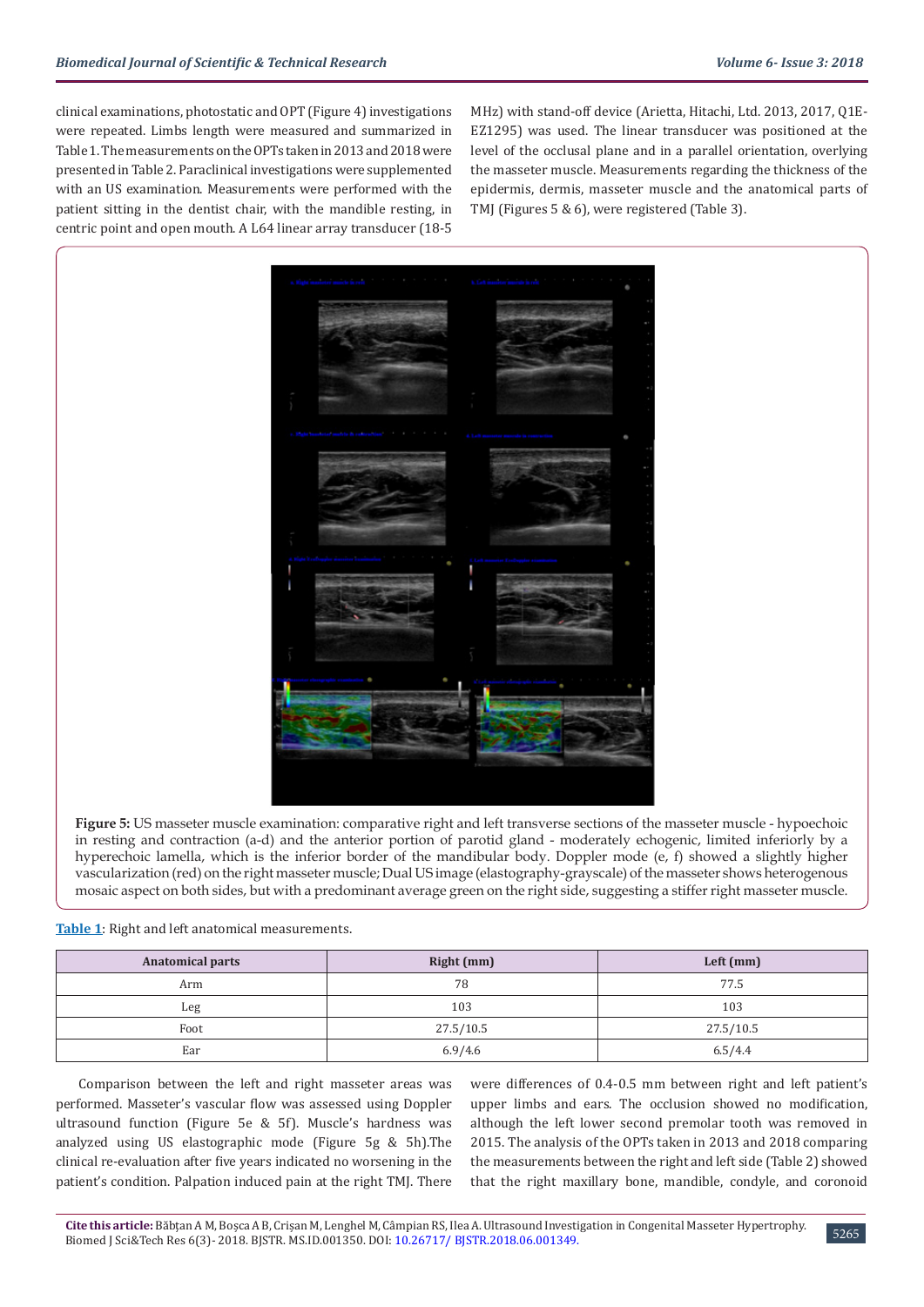vascularization of the right masseter muscle. The elastography of the right masseter muscle showed a homogenous green area with small red areas, suggesting a harder muscle compared with the left masseter, where an inhomogeneous green and red area was seen,

were asymmetrically enlarged.US examinations of the TMJs (Figure 6) confirmed and completed the OPT measurements regarding the asymmetry. US investigations of the masseter muscles showed (Figure 5) that the right side muscle was enlarged with 2.8 mm compared with the left side, as well as the covering dermis – 0.5 mm. Doppler function mode evidenced higher quantitative arterial

**Table 2:** Bone segments measurements on OPT after five years.

|                                                                              | <b>OPT</b> measurements (mm) |       |                   |        |        |                   |                           |                       |
|------------------------------------------------------------------------------|------------------------------|-------|-------------------|--------|--------|-------------------|---------------------------|-----------------------|
|                                                                              | 2013                         |       |                   | 2018   |        |                   | <b>Increased</b>          | <b>Increased left</b> |
| <b>Bone segment</b>                                                          | Right                        | Left  | <b>Difference</b> | Right  | Left   | <b>Difference</b> | right side<br>after 5 yrs | side<br>after 5 yrs   |
| Mandibular angle<br>(degrees)                                                | 148                          | 136.5 | 11,5              | 150    | 145.5  | 4.5               | $\overline{2}$            | 9                     |
| Mandibular<br>horizontal branch                                              | 104.9                        | 102.6 | 2.3               | 116.14 | 109.16 | 6.98              | 11.5                      | 6.56                  |
| Maxillary lenght                                                             | 74.4                         | 69.06 | 5.34              | 74.89  | 70.9   | 3.99              | 0.89                      | 1.84                  |
| Antero-posterior<br>distance<br>between condyle<br>and coronoid<br>apophyses | 30.3                         | 26.4  | 3.9               | 32.1   | 30.7   | 1.4               | 1.8                       | 4.3                   |

suggesting a softer muscle.

**Table 3:** US measurements at different anatomical levels.

| US measurements (mm)                        |        |         |                                   |  |  |  |  |
|---------------------------------------------|--------|---------|-----------------------------------|--|--|--|--|
|                                             | Right  | Left    | Difference between right and left |  |  |  |  |
| $TMI^*$                                     | 13/3.7 | 7.9/2.3 | 4.1/1.4                           |  |  |  |  |
| Masseter muscle thickness in<br>contraction | 17.4   | 15.6    | 1.8                               |  |  |  |  |
| Masseter muscle thickness in<br>resting     | 12.9   | 10.1    | 2.8                               |  |  |  |  |
| Epidermis layer thickness                   | 1.7    | 2.1     | $-0.4$                            |  |  |  |  |
| Dermis layer thickness                      | 2.4    | 1.9     | 0.5                               |  |  |  |  |



**Figure 6:** US TMJ examination: comparative right and left transverse sections of the TMJ: the hypoechoic longitudinal area (white arrow) representing the pterygoid muscle, c - condyle, a.e. - articular eminence, and the disc with the joint space - the vaulted white line. The two TMJs had different sizes during resting (in point centric - A and B) and movement (mouth opening at  $3$  cm  $-$  C and D).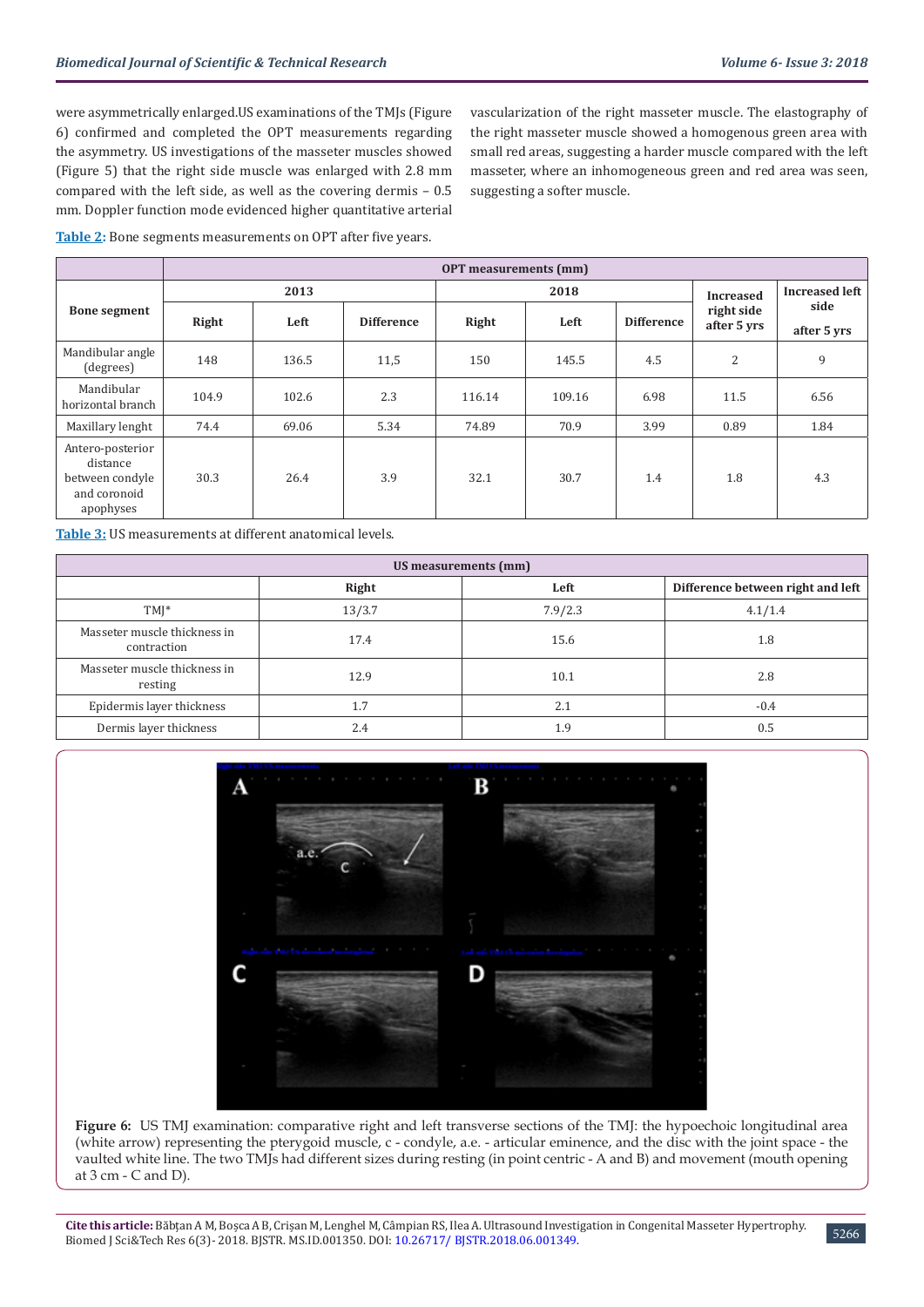# **Discussion**

CMMH is characterized by unilateral or bilateral enlargement of the masseter muscles, of unknown etiology. CMMH affects both males and females, usually after puberty [3], with the mean at early adulthood, about 30 years of age [14]. Contrarily to these statistics, in the present case report the disease began in early childhood, as seen in Figure 1. Anthropometrical measurements performed at the age of 37 and correlated with the OPT and US suggested a continuous growth of the maxilla, mandible, and TMJs. The OPT revealed the inclusion of both lower third molars. Even though there was a slow continuous increase of the mandible, especially on the right side, there still was no sufficient eruptive space for the third molars. This might be due to the fact that the dimensional changes occurred in all three spatial axes of the mandibular ramus. The comparative radiological measurements showed a 9° increase of the left mandible angle, which could explain the 4.3 mm increase in the antero-posterior distance between condyle and coronoid apophyses, the wider angle induced the TMJ changes. During the initial clinical examination, the patient accused pain in the retroangular, submandibular region at the lower border, right condylar region and posterior third vertical mandibular ramus.

After 5 years, the pain was in remission, affecting only the TMJ area. Possibly, the discomfort and pain were caused by the continuous reshape of the hard and soft tissues, since the trigger points corresponded to the muscle's insertions on the bone. In time, the muscular-ligament system adapted and the symptoms decreased. Ultrasonographic measurements revealed a thicker skin on the left side compared with the right hypertrophied egion. The difference could be a mechanism to compensate the reduced dimension of the left masseter muscle. The left side smaller dimensions could have been induced by their inactivity and the consequent hypotrophy, due to right side hyperactivity. Associated with the differences in the facial soft tissue aspect, the summed data could indicate a hemifacial hemihypertrophy. However, this condition has more prominent clinical features regarding the facial asymmetry. The etiology of the hemifacial hemihypertrophy includes chromosomal alterations, abnormalities in cell differentiation, prenatal disorders or endocrine dysfunctions [7].

An innovative approach in CMMH diagnosis would be the genetic assay analyzing the affected muscle cell versus a healthy one. Early stage intervention could prevent the disease evolution or dento-maxillary complications. Recent advances in facial recognition software could be a helpful non-invasive technique for the early diagnosis and classification of facial asymmetry, regarding the hard and soft tissues, and in consequence a minimal invasive treatment strategy. Maillard's reaction final products - Advanced glycation end products (AGEs) are glycated proteins with exogenous and endogenous sources, deposited in human tissues in a time and dose dependent manner. AGEs bind to collagen fibers and thus these compounds can be assesed in skin using histological, imunohistochemical or radiological techniques such as ultrasonography [15]. AGEs have negative effects by generating oxidative stress and local and general inflammation; binding to collagen fibers, AGEs lead to collagen dissolution, and compromise

the integrity and physiology of anatomical structures [16]. Besides the role in chronic inflammation, AGEs implication in genetic and autoimmune diseases has been demonstrated by several studies.

The AGEs accumulation in neural network has been reported in patients with Huntington's disease (HD) [17,18], who showed significantly higher positivity for AGEs receptors – RAGE, compared with the healthy controls. Maher suggested that methylglyoxal-MG, the main AGEs precursor, alongside with genetic vulnerabilities could also induce mitochondrial dysfunction and the development of autism [19]. Campos et al. assessed the oxidative biomarkers in adolescents and adults with Down syndrome [20]. They found that AGEs, dityrosine (diTyr), hydrogen peroxide  $\rm (H_2O_2)$  and nitrite/ nitrate (NOx) had higher levels in Down syndrome patients versus healthy subjects. These results could support the hypothesis that AGEs are one of the etiological factors in congenital masseter hypertrophy. A clinical study analyzed AGEs accumulation in the affected muscle fibers compared to healthy cells using US; this could confirm this hypothesis. In this case report, US proved to be a useful complementary investigation. It confirmed the findings of the clinical examination and the OPT measurements.

Moreover, the Doppler and elastography modes have the advantage to reveal the differences regarding the masseter muscle vascular flow and stiffness. The results were influenced by factors such as anthropometric parameters, the muscle anatomy and position, the transducer characteristics and positioning, and the associated diseases [11]. CMMH treatment [21] usually consists of non-invasive approaches: tranquilizers, intramuscular administration of botulinum toxin type A - muscle detensioner - with the mention that in time the substance becomes inactive and the injection should be repeated after 4-6 months; dental treatments and re-treatments, removal of occlusal interferences, mouthguards for the balanced occlusion. The surgical treatment includes selective mandible basilar and angle ostectomies, soft tissue excision, orthognathic surgery, and reconstructive procedures [22].

### **Conclusion**

CMMH is a benign pathology associated with significant facial asymmetry and TMJ disorders. As a non-invasive, painless, no radiation emission paraclinical investigation, US could be a useful approach for CMMH diagnosis and evolution, as well as for the posttherapeutic follow-up or the monitoring of complications. Further studies are needed to elaborate a US examination protocol in head and neck muscle pathology, and also in TMJ pathologies.

## **Acknowledgement**

This study was supported by "Iuliu Hațieganu" University of Medicine and Pharmacy Cluj-Napoca, PhD Grant no 3999/01.10.2016, and partially by the COFUND-ERA-HDHL ERANET Project, European and International Cooperation - Subprogram 3.2 - Horizon 2020, PNCDI III Program - Biomarkers for Nutrition and Health – "Innovative technological approaches for validation of salivary AGEs as novel biomarkers in evaluation of risk factors in diet-related diseases", grant no 25/1.09.2017.